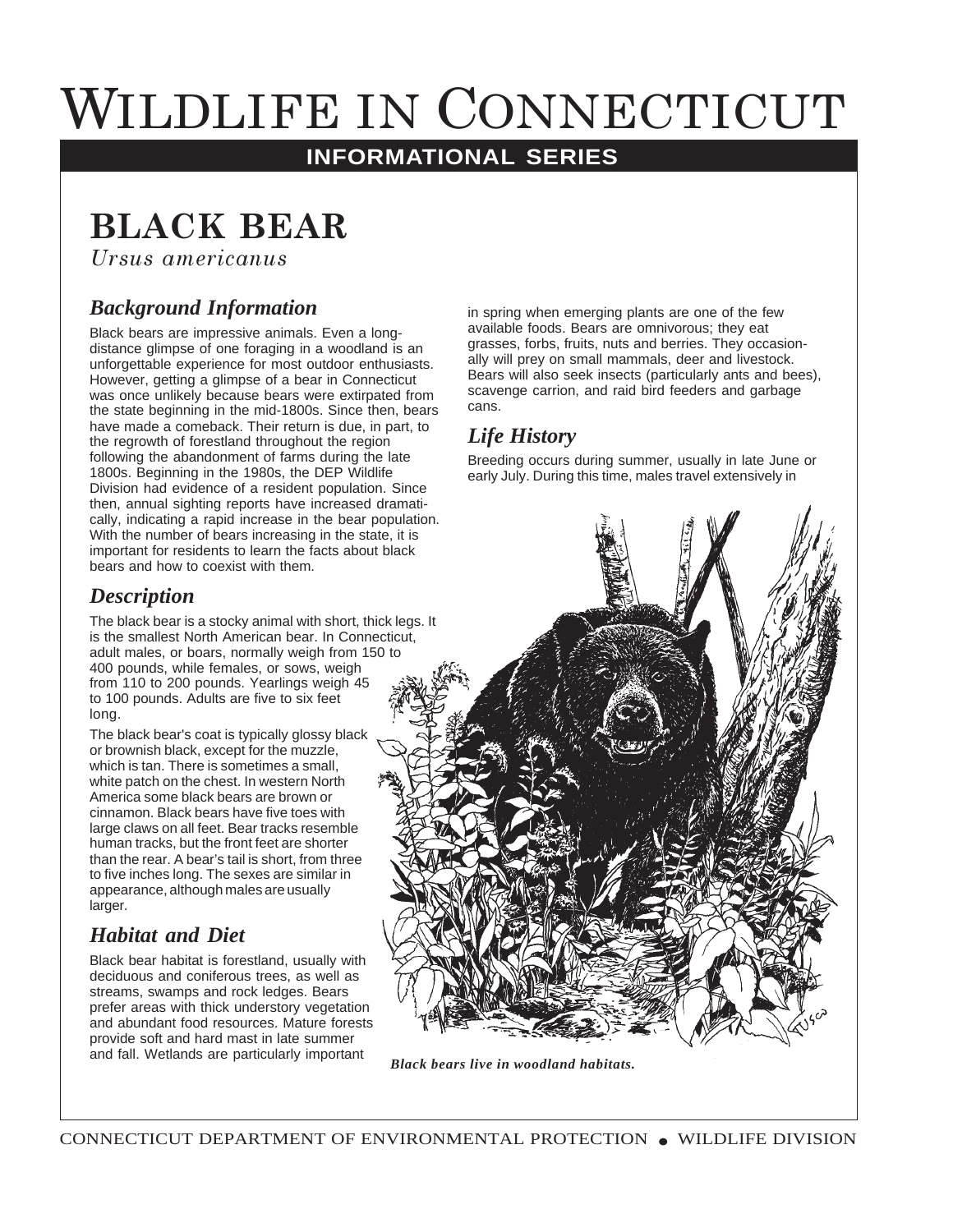search of females. The age when sows first produce cubs is related to the available food supply, but most begin to reproduce at age three or four and continue to have young every two years. Bears do not form long-lasting bonds, so the males may mate with more than one female during the breeding season. Fighting may occur between rival males as well as between males and unreceptive females.

Young are born in the den during January or February and are blind, toothless and covered with fine hair. Cubs weigh six to 12 ounces at birth. Litter sizes range from one to four cubs, with litters of two or three being most common. After giving birth, the sow usually continues her winter rest while the cubs are awake and nursing. Only females rear the young. Cubs are weaned when they are about seven months old and will remain with the female until the second summer of their lives. Then, the young bears, especially the males, may travel great distances in search of their own territories. Yearling females frequently settle near their mother's home range. Young bears are often forced into less preferred habitat.

#### *Interesting Facts*

The black bear is an intelligent animal with keen senses of smell and hearing. It can detect the slightest aroma of food, which may lead the bear to campsites and near homes. Odor from carelessly stored food and garbage can lure bears long distances. Black bears travel and feed primarily at night, but can be active any time of the day. Climatic factors, such as drought, may result in a food shortage, causing bears to travel many miles in search of food.

Black bears are generally shy and secretive and usually fearful of

humans. However, if they regularly find food near houses and areas of human activity, they can lose their fear of humans. Unlike grizzly bears, black bears are seldom aggressive towards humans. Females with cubs tend to have

restricted home ranges which average six to 19 square miles, while males move



*Black bears are excellent tree climbers.*

about widely in home ranges of 12 to 60 square miles. The size of a home range varies geographically and often depends on the quality of habitat. Most ranges are used by more than one bear, but specific areas are rarely used at the same time. Male and female ranges can overlap, but overlap among the same sex is less common. In their home territories, bears may mark trees (called "bear trees") along their travel routes by clawing and biting the bark. Black bears are good tree climbers and strong swimmers. They can also run up to 35 miles per hour.

Black bears are not classified as true hibernators but their body temperature is lowered and heart rate slowed during winter denning. Denning enables bears to overcome unfavorable weather conditions and lack of food during winter. Denning bears do not eat, drink, urinate or defecate. However, they will usually wake up if disturbed during their winter dormancy. Bears commonly den under fallen trees or in brush piles, but varied sites are used, including rocky ledges. Most dens are lined with leaves, grass, lichens, ferns or rotted wood.

#### *Bear Management*

As Connecticut's bear population continues to increase, more bears, particularly young bears, will be seen near residential areas. The DEP's response will depend on the specifics of each bear situation. The mere presence of a bear does not necessitate its removal. In most cases, if left alone, the bear will make its way to more a natural habitat. Removing food attractants, such as bird feeders, reduces the chance that bears will go near homes. The DEP seldom relocates bears. An exception is the removal of a bear from an urban location when there is little likelihood that it can leave safely on its own and when the bear is in a position where it can be safely immobilized. DEP Tranquilizing Teams, consisting of conservation officers and wildlife biologists, are trained and equipped to immobilize wildlife. Bears cannot be relocated to another state because no other state is accepting bears for release. Bears that have persistent, serious, negative behavior, such as killing protected livestock or entering buildings, may have to be destroyed.

As bears become more regular residents of Connecticut towns, it is important that people learn to adapt to the presence of bears and take measures to avoid damage and problems. **By not taking precautions, humans can reinforce problem behavior by bears, which may lead to bears being removed or destroyed.**

#### *Living with Bears*

Much of Connecticut's landscape is now forested and is suitable for black bears. The rapid increase in the bear population between the 1980s and early 2000s is expected to continue. As the bear population expands, human/bear interactions will increase. People should learn what to do if they see a bear and how to avoid unnecessary conflicts by keeping food away from bears.

#### *Bears near your home*

In wilderness settings bears usually avoid people. But food attractants near homes can cause them to grow habituated to humans and disturbances, such as dogs and other noises. Bears are attracted by bird feeders, garbage, pet food that is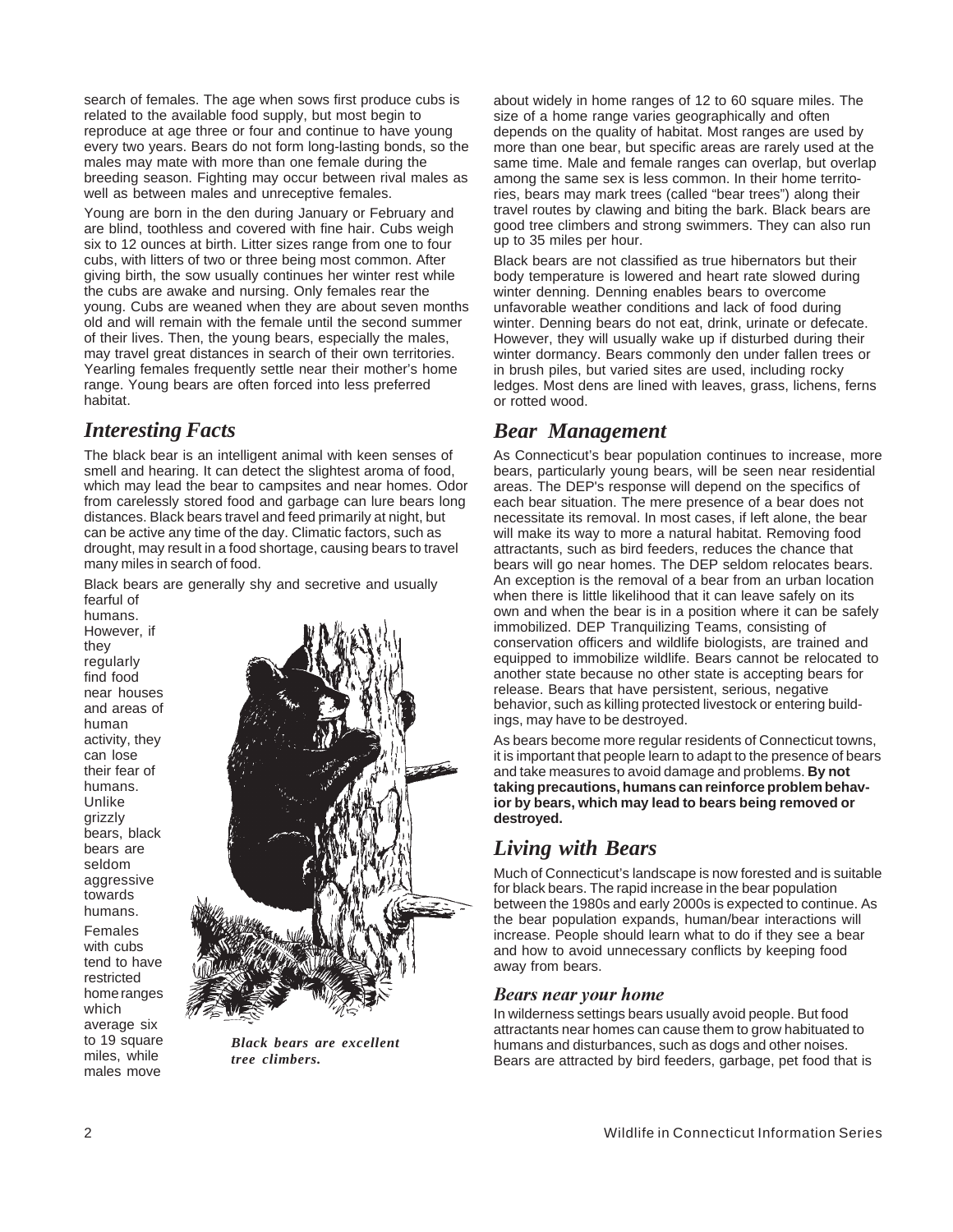left outside, compost piles, fruit trees, and berry-producing shrubs.

To avoid attracting bears:

- Remove bird feeders from late March through November.
- Place garbage cans inside a garage or shed until the morning of pickup. Ammonia can be added to the can to make the contents unpalatable. Garbage should be disposed of regularly or it will begin to smell and attract bears. Never leave fish parts, meat bones or other meat byproducts where a bear's sensitive nose can find them.
- Store pet and livestock foods inside and in airtight containers.
- Do not put meats or sweet-smelling fruit rinds in compost piles. Lime can be sprinkled on the compost pile to reduce the smell and discourage bears.
- Clean and store backyard grills inside a shed or garage after use.
- Never intentionally feed bears. Bears that become accustomed to finding food near your home may become "problem" bears at someone else's home.

If you see a bear on your property you can either leave the bear alone and wait for it to leave or make loud noises from a safe distance to scare the bear away.

#### Bears seen while hiking or camping

Black bear attacks on humans are exceptionally rare. In most hiking areas, bears normally leave once they have sensed a human. However, at campsites and campgrounds bears can be attracted by poorly stored food and garbage. If you see a bear when hiking or camping, make your presence known by making noise and waving your arms. If you surprise a bear at close range, walk away slowly while facing the bear. Avoid direct eye contact and do not run because the bear may run after you. Try to stay calm as you make your retreat. Black bears will sometimes bluff charge to



*Black bears frequently destroy bird feeders in their quest for an easy meal.*

within a few feet of you when they feel threatened. If this happens, stand your ground and shout at the bear. Do not climb a tree because black bears are excellent tree climbers. Make sure your dog is on a leash and under control.

Sometimes bears are attracted to food that is prepared outside. Do not cook near your tent or store food inside your tent. Instead, keep your food in a vehicle or use a rope to suspend it 10 or more feet off the ground and away from tree trunks. Even clothes that you have cooked in should be stored out of a bear's reach.

#### *Bears, livestock and beehives*

Bears occasionally attack livestock and damage beehives. Livestock can be protected with electric fencing or by moving them into a secure building at night. Beehives can also be protected with electric fencing or wired together with metal strapping.

# *Be Bear Aware*

*Taking precautions will minimize conflicts between humans and bears. It is important to understand that all bears are not alike and what works to scare one bear may not*

*work with another, especially if the bear is habituated to humans. Bears should be respected not feared.*